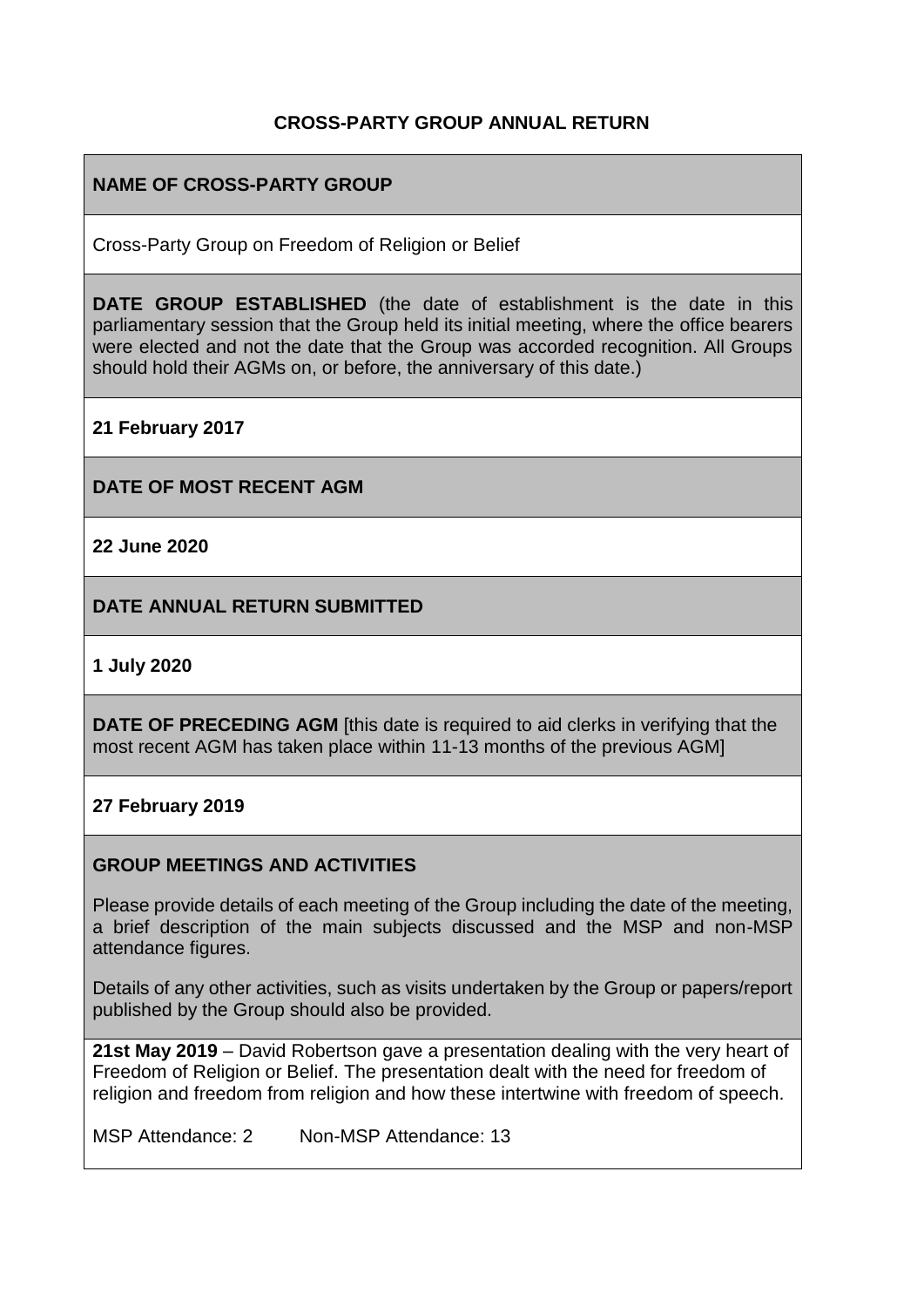**2 nd October 2019** – Presentation from Anna Duncan and Fiona Bennet of Yazda. The presentation focussed on the persecution of and the experience of genocide suffered by the Yazidi. The presentation focussed on the Yazidi's current experience in Iraq and in particular their experience with ISIS. The presentation also highlighted the work of Yazda in Iraq.

The group decided to write a letter to Lord Jack McConnell around the issue of DNA testing for Yazidi living in camps.

MSP Attendance: 1 Non-MSP Attendance: 28

**4 th December 2019** – The group heard from two presenters, one from Family Federation for World Peace and Unification and the second from Daryl Watson of the Church of Jesus Christ of Latter-Day Saints. The first presentation focussed on the history of the Federation for World Peace and Unification along with one of their member's introduction to the movement. The second presentation gave an introduction to the history of the Church of Jesus Christ of Latter-Day Saints and also spoke of the persecution members have suffered.

MSP Attendance: 2 Non-MSP Attendance: 16

**22 June 2020** – This meeting began with the AGM, where John Mason MSP was reelected convener, Murdo Fraser MSP as deputy convener and Interfaith Scotland as secretary. The meeting then opened up discussion on the Hate Crime and Public Order (Scotland) Bill with presentations from Danny Boyle of BEMIS and Kishan Manocha, Senior Adviser on Freedom of Religion or Belief for ODIHR. Both presentations focussed on hate crime and discrimination from a societal viewpoint, whereby law formed only one part of any solution.

MSP Attendance: 3 Non-MSP Attendance: 26

\*Due to COVID-19 the group could not meet during the spring of 2020. However, the group wrote two letters relating to instances of seemingly religious persecution. The first was a letter to the Malaysian Government relating to the disappearance of Pastor Raymond Koh, the second was to the Nigerian Government regarding the detention of Mubarak Bala.

## **MSP MEMBERS OF THE GROUP**

Please provide names and party designation of all MSP members of the Group.

John Mason MSP (SNP), Murdo Fraser MSP (Conservative), Alex Cole-Hamilton MSP (Liberal Democrat), Elaine Smith MSP (Labour), Gordon Lindhurst MSP (Conservative), Jeremy Balfour MSP (Conservative),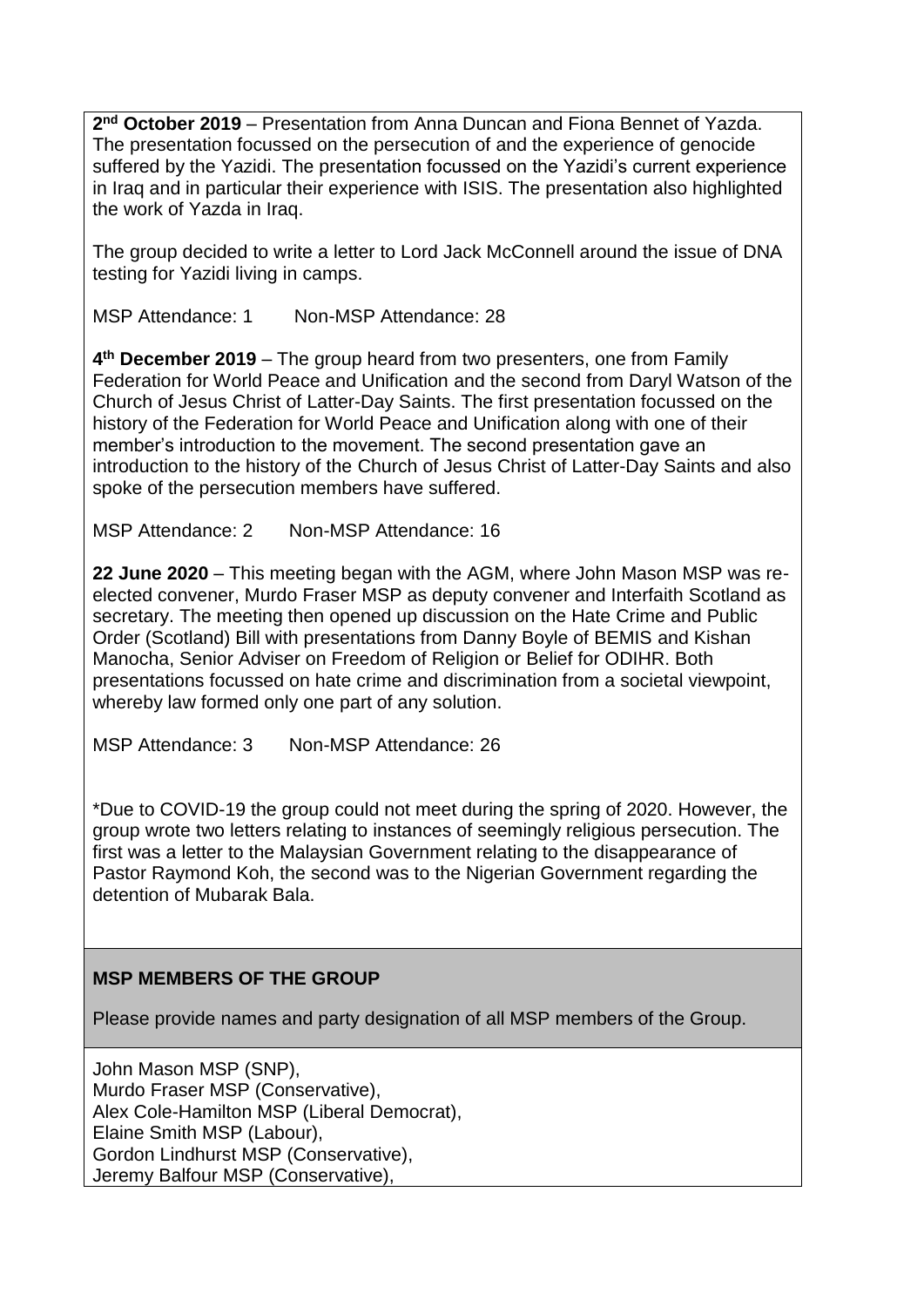Maurice Golden MSP (Conservative), Ross Greer MSP (Green)

## **NON-MSP MEMBERS OF THE GROUP**

For organisational members please provide only the name of the organisation, it is not necessary to provide the name(s) of individuals who may represent the organisation at meetings of the Group.

| <b>Individuals</b> | Steve Begarnie,<br>Linda Oxburgh,<br><b>Brian Oxburgh</b>                                                                                                                                                                                                                                                                                                                                                                                                                                                                                                                                                                                                                                                          |
|--------------------|--------------------------------------------------------------------------------------------------------------------------------------------------------------------------------------------------------------------------------------------------------------------------------------------------------------------------------------------------------------------------------------------------------------------------------------------------------------------------------------------------------------------------------------------------------------------------------------------------------------------------------------------------------------------------------------------------------------------|
| Organisations      | Christian Solidarity Worldwide,<br>Church of Scotland,<br>Scottish Council of Jewish Communities,<br>Glasgow Focolare,<br>ACN UK,<br>Muslim Council of Scotland,<br>Scottish Churches Parliamentary Office,<br>Free Church of Scotland,<br>Interfaith Scotland,<br><b>Humanist Society Scotland,</b><br>Release International,<br>Iona Community,<br>Baha'i Community,<br>Shi'a Muslim Community,<br>Steadfast Global,<br>Tear Fund International,<br>Open Doors Advocacy,<br>Open Doors,<br>Society for Protection of the Unborn Child,<br>Quaker Society of Friends,<br>Centre for Public Christianity,<br><b>Global Minorities Alliance,</b><br>Police Scotland,<br>Fife Mosque,<br><b>Evangelical Alliance</b> |

#### **GROUP OFFICE BEARERS**

Please provide names for all office bearers. The minimum requirement is that two of the office bearers are MSPs and one of these is Convener – beyond this it is a matter for the Group to decide upon the office bearers it wishes to have. It is permissible to have more than one individual elected to each office, for example, co-conveners or multiple deputy conveners.

|--|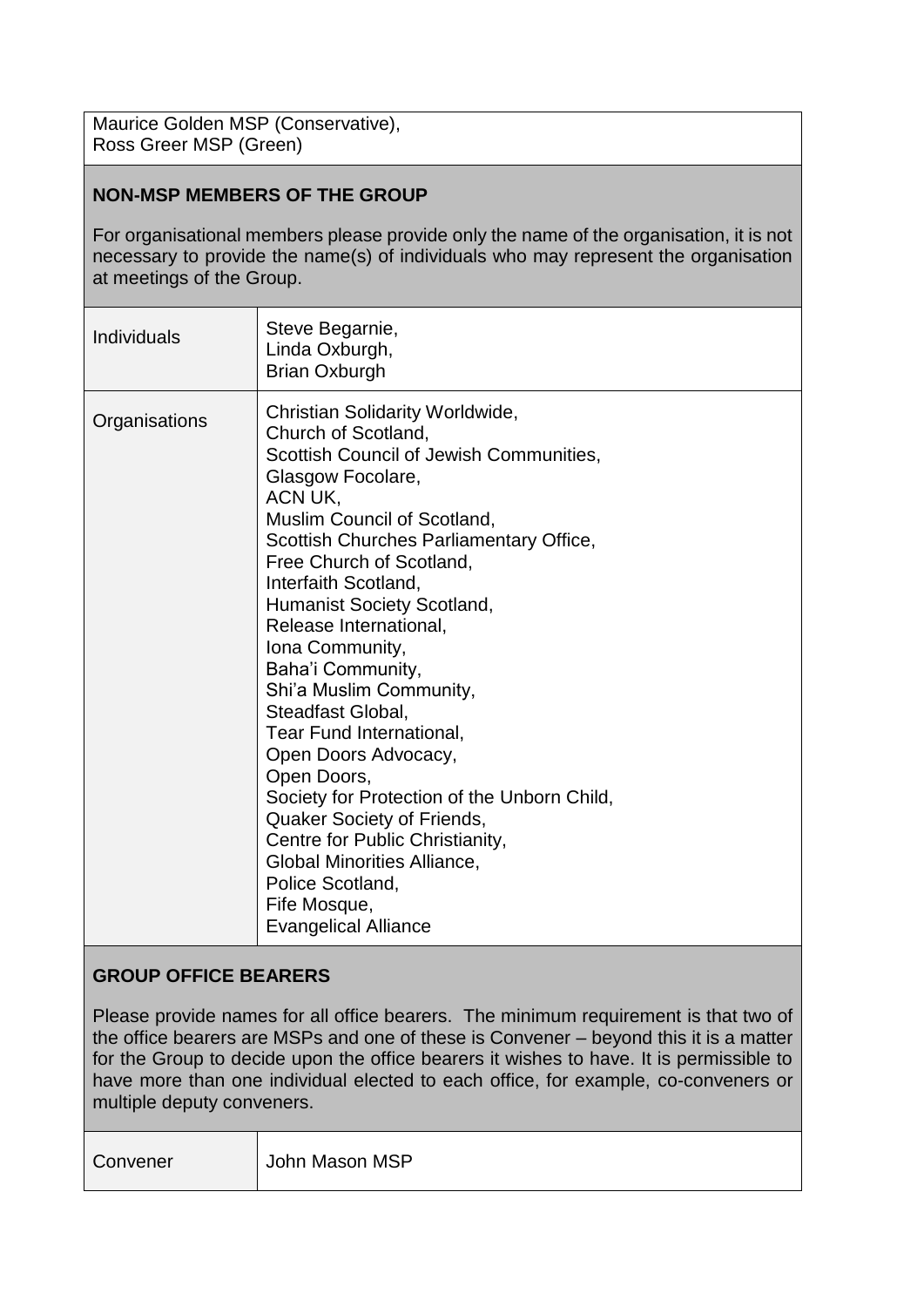| <b>Deputy Convener</b>                                                                                                                                                                                                                                                                                          | Murdo Fraser MSP    |  |
|-----------------------------------------------------------------------------------------------------------------------------------------------------------------------------------------------------------------------------------------------------------------------------------------------------------------|---------------------|--|
| Secretary                                                                                                                                                                                                                                                                                                       | Interfaith Scotland |  |
| <b>Treasurer</b>                                                                                                                                                                                                                                                                                                | N/A                 |  |
| <b>FINANCIAL BENEFITS OR OTHER BENEFITS RECEIVED BY THE GROUP</b>                                                                                                                                                                                                                                               |                     |  |
| Please provide details of any financial or material benefit(s) received from a single<br>source in a calendar year which has a value, either singly or cumulatively, of more<br>than £500. This includes donations, gifts, hospitality or visits and material assistance<br>such as secretariat support.        |                     |  |
| Details of material support should include the name of the individual providing support,<br>the value of this support over the year, an estimate of the time spent providing this<br>support and the name of the organisation that this individual is employed by / affiliated<br>to in providing this support. |                     |  |
| Groups should provide details of the date on which the benefit was received, the value<br>of the benefit and a brief description of the benefit.                                                                                                                                                                |                     |  |
| If the Group is not disclosing any financial information please tick the box to confirm<br>that the Group has considered the support received, but concluded it totalled under<br>the threshold for disclosure (£500).                                                                                          |                     |  |

# **SUBSCRIPTION CHARGED BY THE GROUP**

Please provide details of the amount charged and the purpose for which the subscription is intended to be used.

N/A

# **CONVENER CONTACT DETAILS**

| Name                             | John Mason MSP                                                       |
|----------------------------------|----------------------------------------------------------------------|
| Parliamentary<br>address         | 1335 Gallowgate<br>Glasgow G31 4DN<br>John.mason.msp@parliament.scot |
| Telephone number   0141 550 4327 |                                                                      |